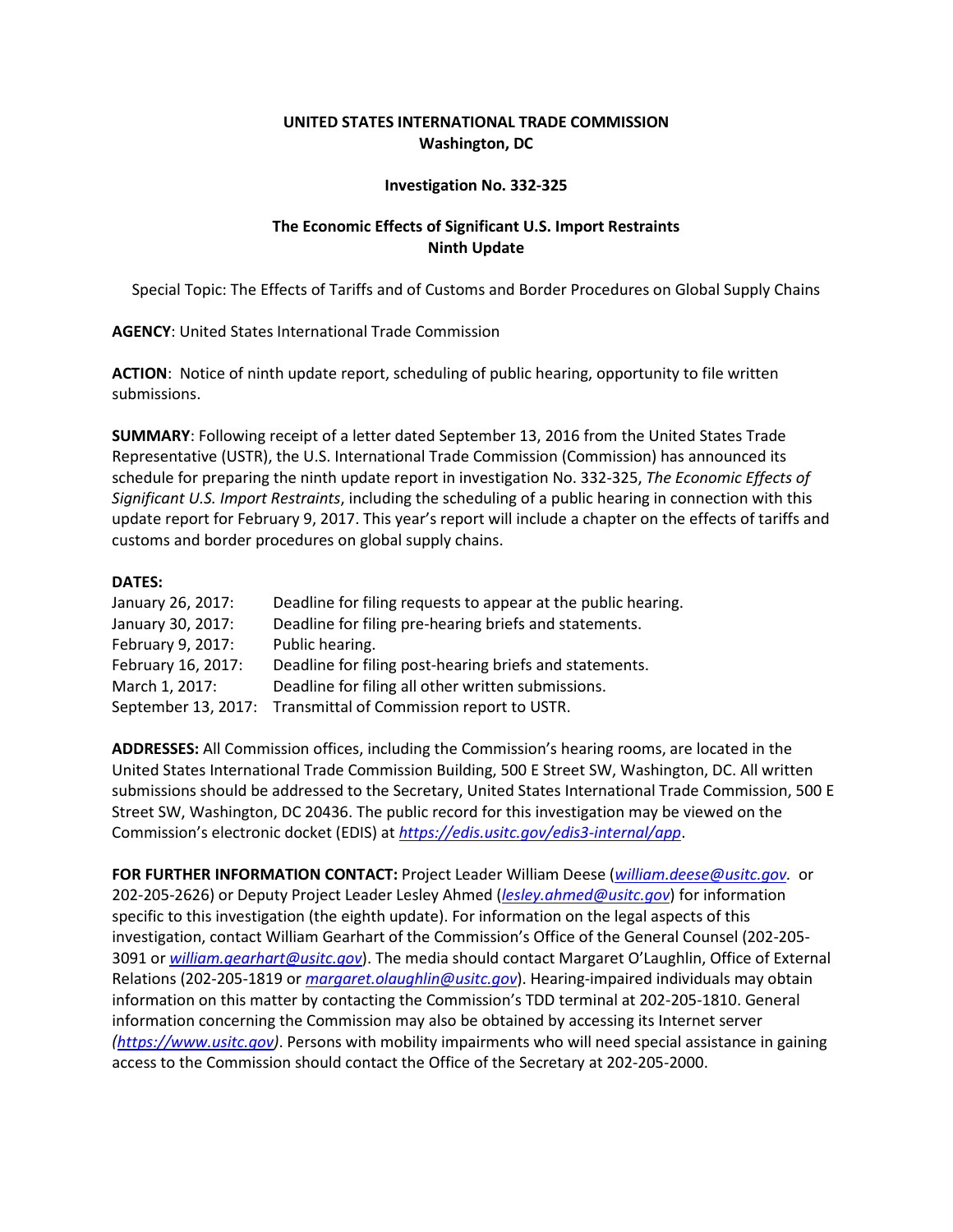**BACKGROUND**: The Commission instituted this investigation under section 332(g) of the Tariff Act of 1930 (19 U.S.C. 1332(g)) following receipt of an initial request from the USTR dated May 15, 1992. The request asked that the Commission assess the quantitative economic effects of significant U.S. import restraints on the U.S. economy and prepare periodic update reports after the initial report. The Commission published a notice of institution of the investigation in the *Federal Register* of June 17, 1992 (57 F.R. 27063). The first report was delivered to the USTR in November 1993, the first update in December 1995, and successive updates were delivered in 1999, 2002, 2004, 2007, 2009, 2011, and 2013.

In this ninth update, as requested by the USTR in a letter dated September 13, 2016, the Commission will provide, in addition to the quantitative effects analysis similar to that included in prior reports, an assessment of how significant U.S. import restraints affect households with different incomes and a special chapter that presents an overview of the effects of tariffs and customs and border procedures on global supply chains.

The report will, to the extent practicable, describe the cumulative effects of tariffs and customs and border procedures on goods traded in global supply chains. It will include the effect on services to the extent that they depend on goods traded across borders. The report will also provide an overview of recent literature that discusses the effect of these costs along the supply chain. Finally, the report will include case studies in relevant industries that examine supply chain inefficiencies stemming from customs and border procedures abroad.

As in previous reports in this series, the ninth update will continue to assess the economic effects of significant import restraints on U.S. consumers and firms, the income and employment of U.S. workers, and the net economic welfare of the United States. This assessment will use the Commission's computable general equilibrium model of the U.S. economy. However, as per earlier instructions from the USTR, the Commission will not assess import restraints resulting from antidumping or countervailing duty investigations, section 337 and 406 investigations, or section 301 actions.

**PUBLIC HEARING**: A public hearing in connection with this investigation will be held at the United States International Trade Commission Building, 500 E Street SW, Washington, DC, beginning at 9:30 a.m. on February 9, 2017. Requests to appear at the hearing should be filed with the Secretary no later than 5:15 p.m., January 26, 2016, in accordance with the requirements in the "Submissions" section below. All pre-hearing briefs and statements should be filed not later than 5:15 p.m., January 30, 2017; and all post-hearing briefs and statements addressing matters raised at the hearing should be filed not later than 5:15 p.m., February 16, 2017. In the event that, as of the close of business on January 26, 2017, no witnesses are scheduled to appear at the hearing, the hearing will be canceled. Any person interested in attending the hearing as an observer or nonparticipant may call the Secretary to the Commission (202- 205-2000) after January 26, 2017, for information concerning whether the hearing will be held.

**WRITTEN SUBMISSIONS**: In lieu of or in addition to participating in the hearing, interested parties are invited to file written submissions concerning this investigation. All written submissions should be addressed to the Secretary, and should be received not later than 5:15 p.m., March 1, 2017. All written submissions must conform to the provisions of section 201.8 of the Commission's Rules of Practice and Procedure (19 CFR 201.8). Section 201.8 and the Commission's Handbook on Filing Procedures require that interested parties file documents electronically on or before the filing deadline and submit eight (8) true paper copies by 12:00 p.m. eastern time on the next business day. In the event that confidential treatment of a document is requested, interested parties must file, at the same time as the eight paper